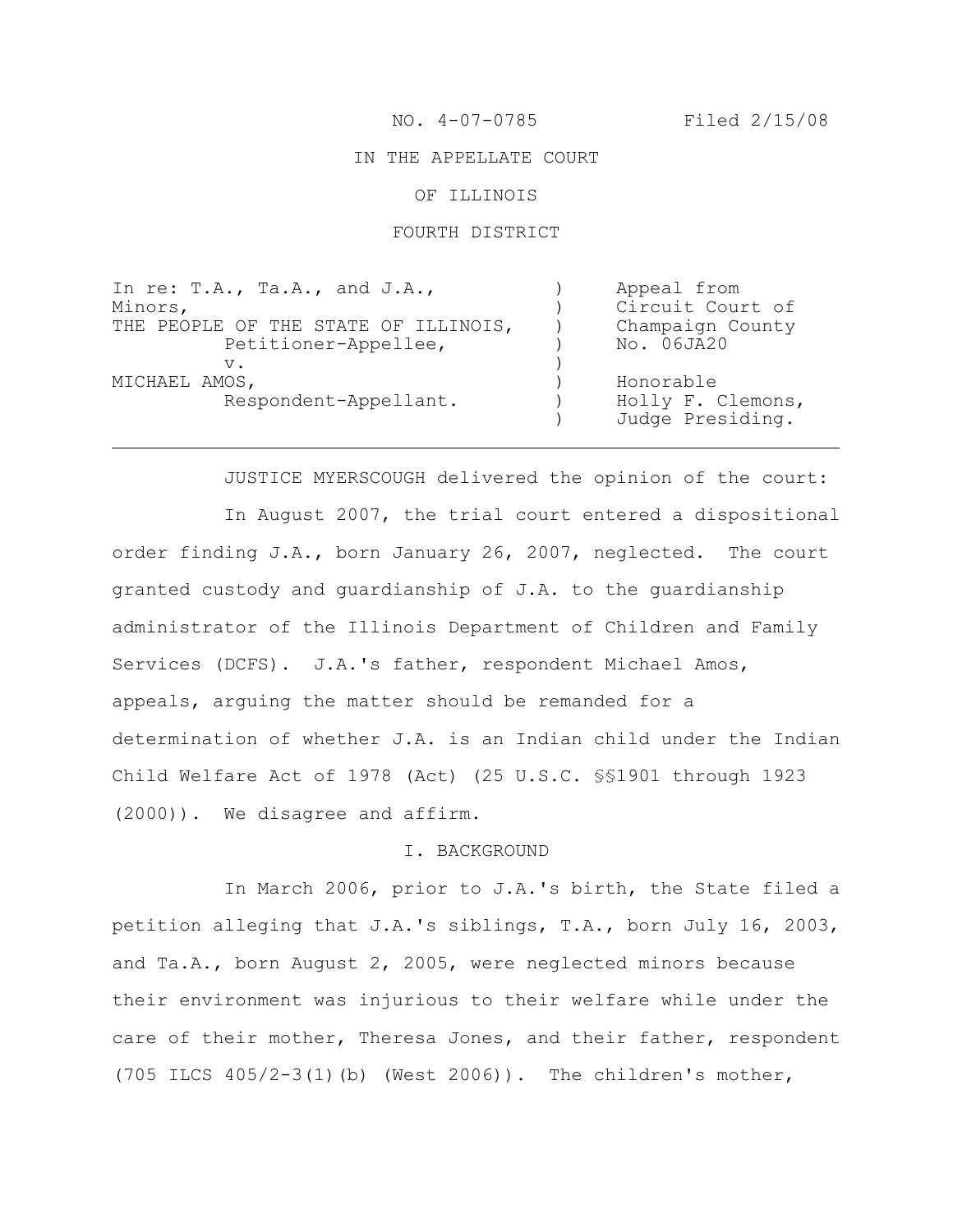Theresa, is not a party to this appeal.

In August 2006, the trial court found T.A. and Ta.A. neglected. Thereafter, DCFS filed a dispositional report. According to the report, Theresa reported she was of African-American and Native American descent. In September 2006, the court entered a dispositional order adjudicating T.A. and Ta.A. neglected, making T.A. and Ta.A. wards of the court, and awarding custody and guardianship to DCFS. However, the record indicates that by January 2007, custody of T.A. and Ta.A. had been returned to Theresa but guardianship remained with DCFS.

On January 26, 2007, J.A. was born. In March 2007, the State filed a supplemental petition for adjudication of wardship. The petition alleged that  $J.A.$  was a neglected minor because (1) Theresa did not provide the medical care recognized under state law as being necessary for the child's well-being (705 ILCS 405/2-3(1)(a))(West 2006)) (count I); and (2) an injurious environment exposed J.A. to the risk of physical harm when J.A. lived with Theresa (705 ILCS 405/2-3(1)(b))(West 2006)) (count II). Apparently, the allegations were limited to Theresa because respondent was incarcerated. The petition also contained allegations regarding T.A. and Ta.A., but those allegations were later stricken because T.A. and Ta.A. had previously been adjudicated neglected and made wards of the court. In March 2007, the trial court entered a temporary custody order awarding temporary custody of J.A. to the guardianship administrator of DCFS.

 $- 2 -$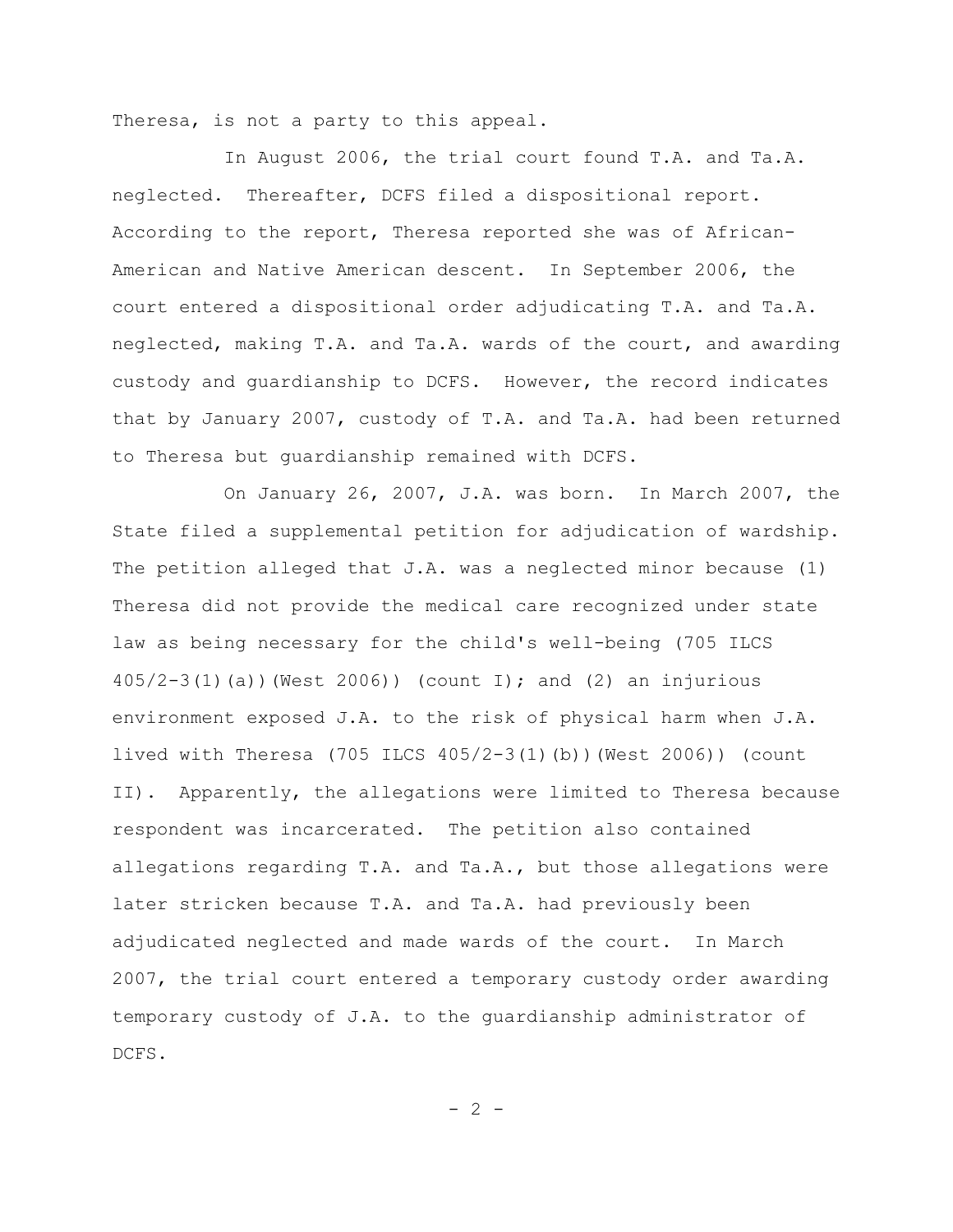In May 2007, the trial court held the adjudicatory hearing. Theresa stipulated to count I (failure to provide necessary medical care). Respondent waived the adjudicatory hearing. In June 2007, the court entered a written adjudicatory order finding J.A. neglected based on count I and dismissing count II (injurious environment exposed J.A. to the risk of physical harm).

On June 20, 2007, DCFS filed a dispositional report prepared by Catholic Charities. The report noted that Theresa stated she was of African-American and Native-American descent. The report also provided as follows:

> "This worker has contacted the \*\*\* Act \*\*\* Liaison at DCFS with this information so they can determine if the [Act's] laws would apply in [Theresa's] case."

The report indicated that further information would be provided when it became available. Additionally, the report noted that respondent had been paroled from prison in May 2007.

The dispositional hearing was scheduled for June 21, 2007. The record does not contain a transcript of this hearing. According to the June 21, 2007, docket entry, the trial court continued the matter until July 30, 2007.

On July 26, 2007, DCFS filed an addendum to the dispositional report prepared by Catholic Charities. The addendum provided that the American Indian Child Welfare Advocacy Program was working with Catholic Charities "to research the

- 3 -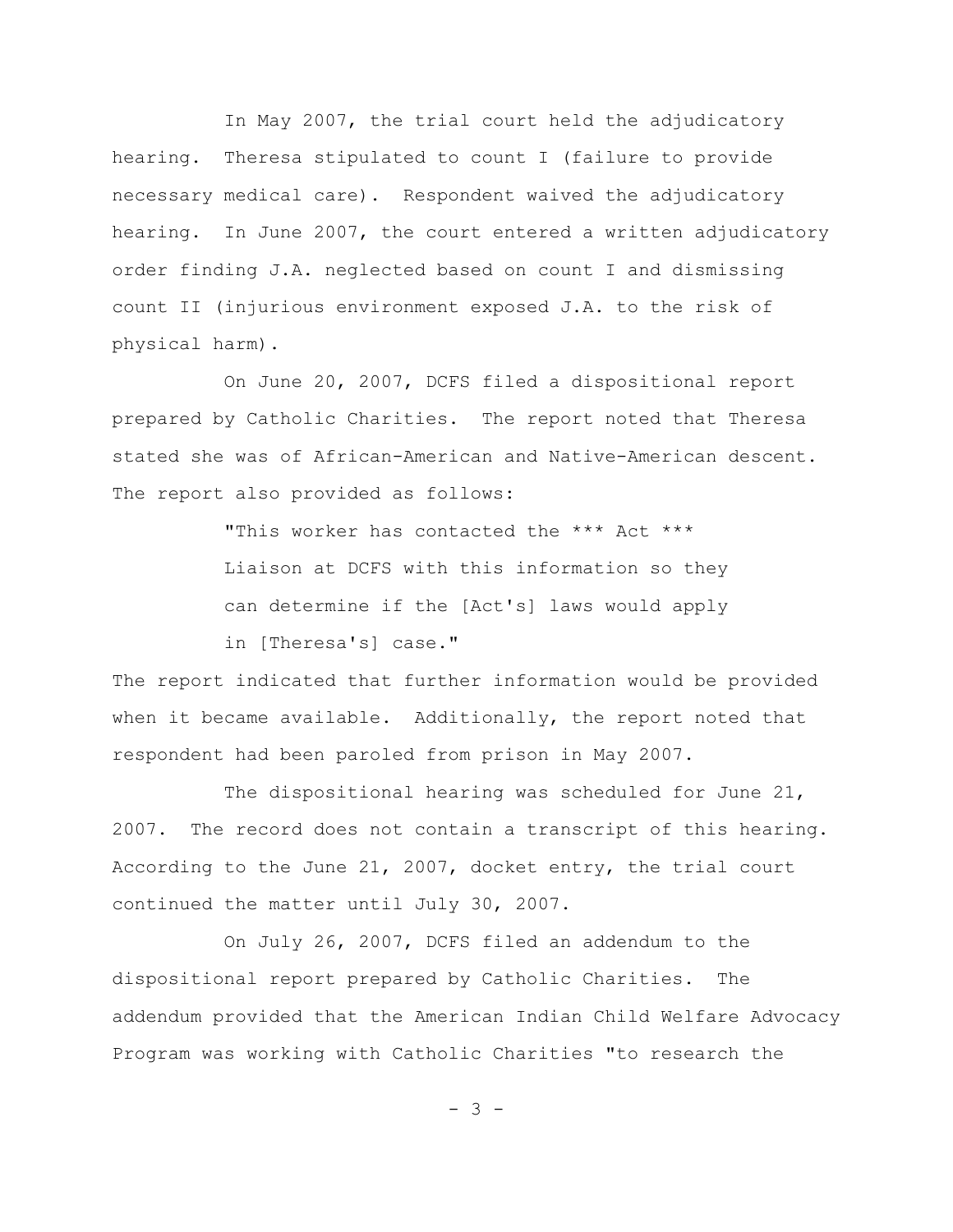eligibility of T.A., Ta.A., and J.A. as being with one of the three Cherokee Nations within the United States." The report noted that the process was lengthy, and the date the process would be completed was unknown. The report indicated that Theresa had stated her understanding that none of her family members were registered with any tribes.

On July 30, 2007, the trial court held the dispositional hearing. The following discussion ensued:

> "THE COURT: \*\*\* Counsel, one of the reasons we had set this over was developments with respect to [the Act]. Apparently we don't have any further information at this juncture. Ms. Geller, as to how you wish to proceed.

MS. GELLER [(assistant State's Attorney)]: Your honor, in light of the fact that there is no--nobody's been able to identify a tribe or nobody is--seems to know whether or not they are, in fact, registered with a tribe, I don't think [the Act] is going to apply in this situation and the State would be ready to proceed.

THE COURT: Mr. Fitton.

MR. FITTON [(Theresa's attorney)]: Your honor, at this point, I don't have anymore to add than what was in the most recent report

 $- 4 -$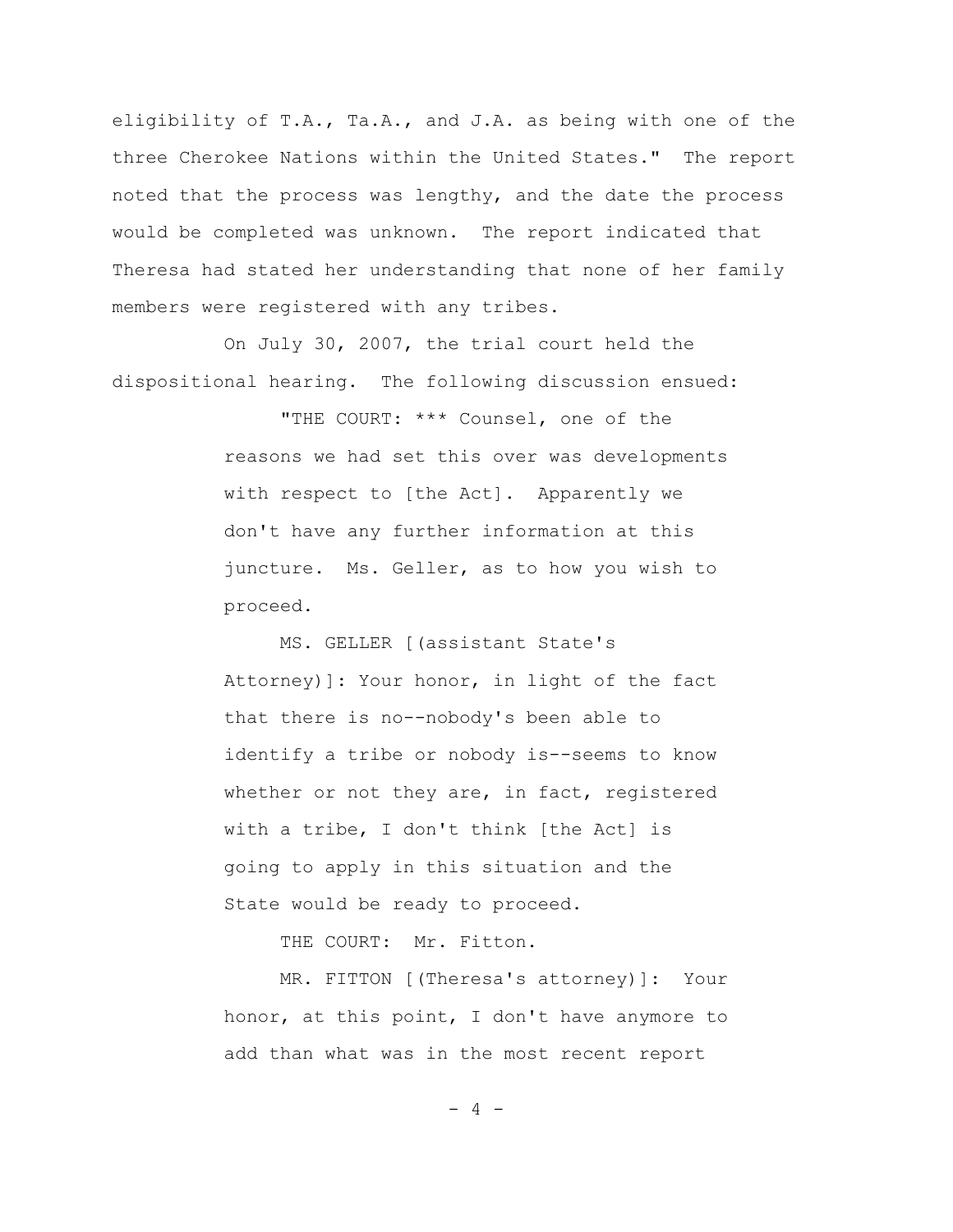received July 26th. Just that the Catholic Charities is researching eligibility to three different Cherokee nations. So I don't have anything more to add than that.

THE COURT: All right. Mr. Appleman.

MR. APPLEMAN [(respondent's attorney)]: Judge, I think at this point we should proceed--yeah, I'll leave it at that.

THE COURT: Ms. Geller.

MS. GELLER: And your Honor, as I understand it, if each of the [r]espondent parents were to, I believe under [the Act], the only reason in which a tribe would get involved is if the tribe wanted to get involved, and/or if the parents wanted the tribe to be involved. I think the parents might be able to waive the involvement of the tribe, and therefore, we could continue to the dispositional hearing without that concern.

THE COURT: I think if the tribe wants to intervene, they can intervene, if a tribe is identified.

MS. GELLER: I believe the tribe has the right to intervene; however, I was under the impression from the last time we researched

 $-5 -$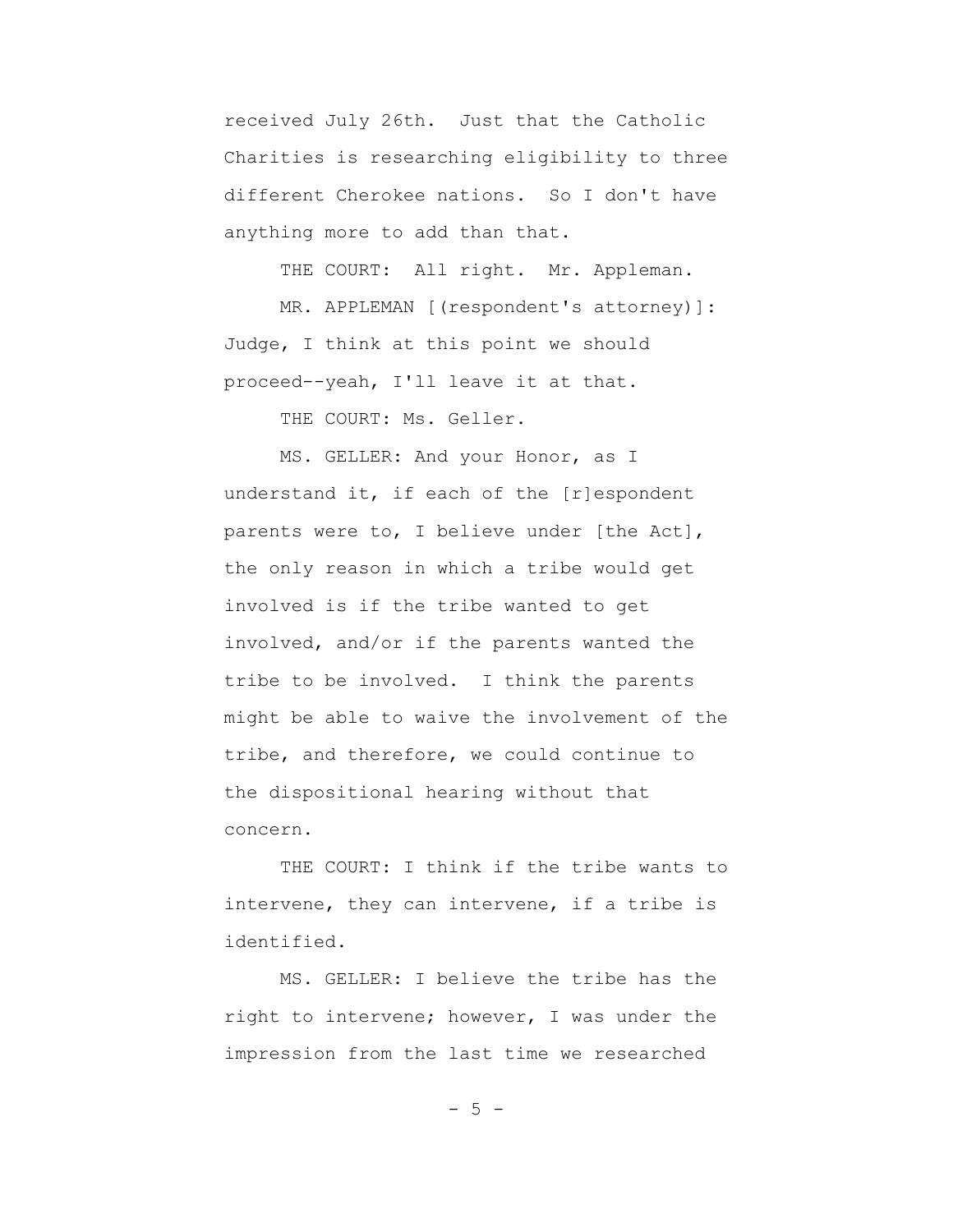this issue, that if the [r]espondent--if one of the [r]espondent parents objected and wanted this matter to remain in this circuit court, that it [sic] would have to do so. I'm not saying that with significant authority, that's just the thing that I recall, we might have discussed the last time this issue arose.

THE COURT: Ms. Pennacchi, as to how would you wish to proceed.

MS. PENNACCHI: We can proceed today.

THE COURT: At this juncture, if nobody has any objection, I'll proceed today. And if necessary, at some future point, the [c]ourt will vacate its orders if it becomes necessary."

At the conclusion of the hearing, the trial court found J.A. neglected and made her a ward of the court. The court placed custody and guardianship of J.A. with the guardianship administrator of DCFS. The court provided that a written dispositional order would follow. On August 23, 2007, the trial court entered the written dispositional order.

This appeal followed.

## II. ANALYSIS

Respondent argues that the trial court should have made a determination of whether J.A. was an Indian child. Respondent

- 6 -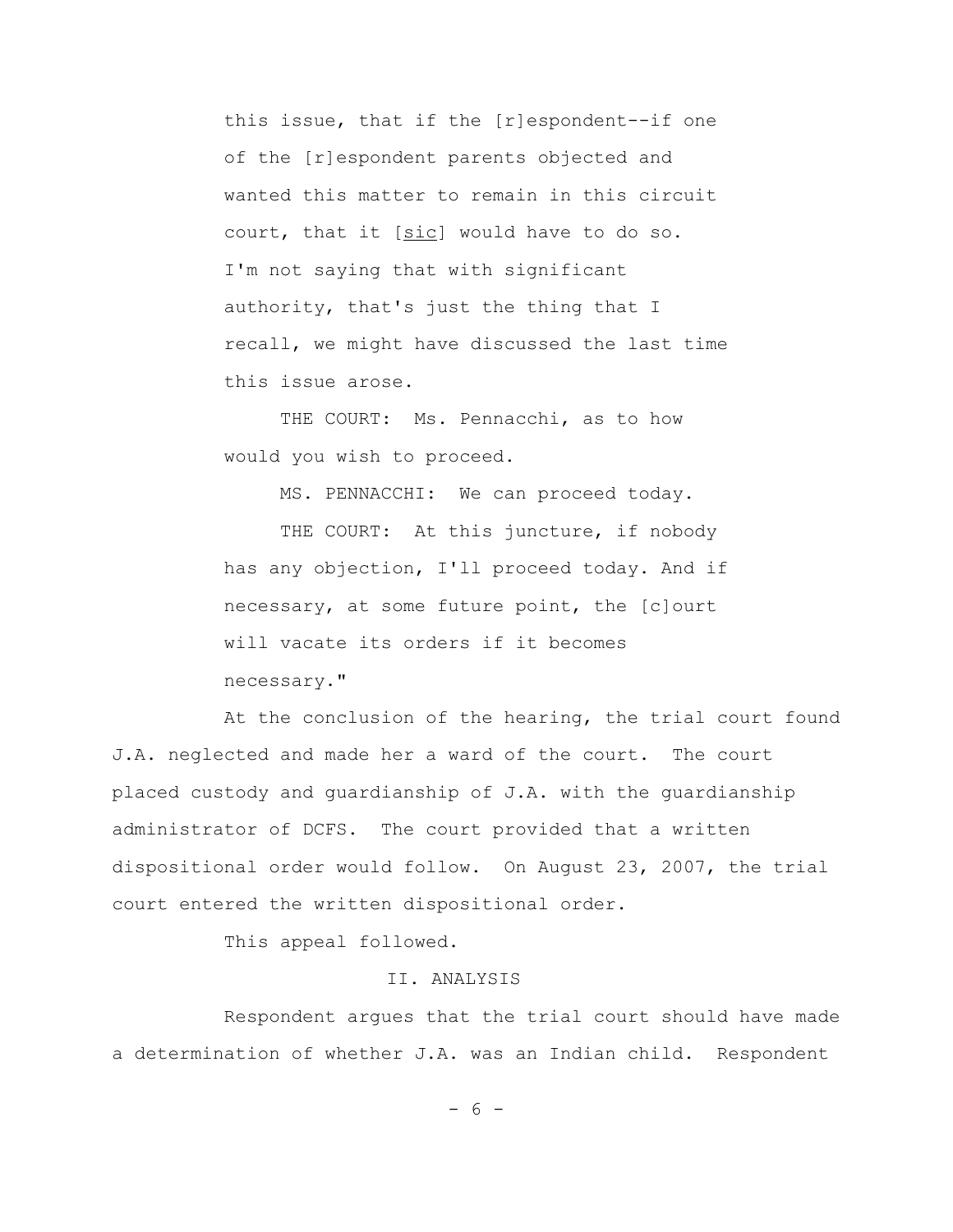also argues that because the court knew or should have known that J.A. was an Indian child, notice should have been given in accordance with the Act. Respondent asks this court to invalidate the court's order and remand for a determination of whether J.A. is an Indian child.

# A. Standard of Review

Whether the trial court was required, under the facts of this case, to make a determination on the record as to the applicability of the Act or to give notice under the Act involves issues of statutory interpretation and, as such, this court reviews the issues de novo. See, e.g., In re C.N., 196 Ill. 2d 181, 203, 752 N.E.2d 1030, 1043 (2001) (involving whether the trial court was required to make a determination of whether the minor was an Indian child); In re IEM, 233 Mich. App. 438, 443, 592 N.W.2d 751, 755 (1999) (involving whether the notice requirements were satisfied).

#### B. The Purpose of the Act

"The Act was adopted to respond to a crisis occurring in Indian tribes in which large numbers of Indian children were being separated from their families and placed in non-Indian homes." In re Stiarwalt, 190 Ill. App. 3d 547, 550, 546 N.E.2d 44, 47 (1989), citing Mississippi Band of Choctaw Indians v. Holyfield, 490 U.S. 30, 32, 104 L. Ed. 2d 29, 36, 109 S. Ct. 1597, 1599-1600 (1989). This deprived the children of their Indian heritage and threatened "the tribes' ability to function as an autonomous community." Stiarwalt, 190 Ill. App. 3d at 551,

- 7 -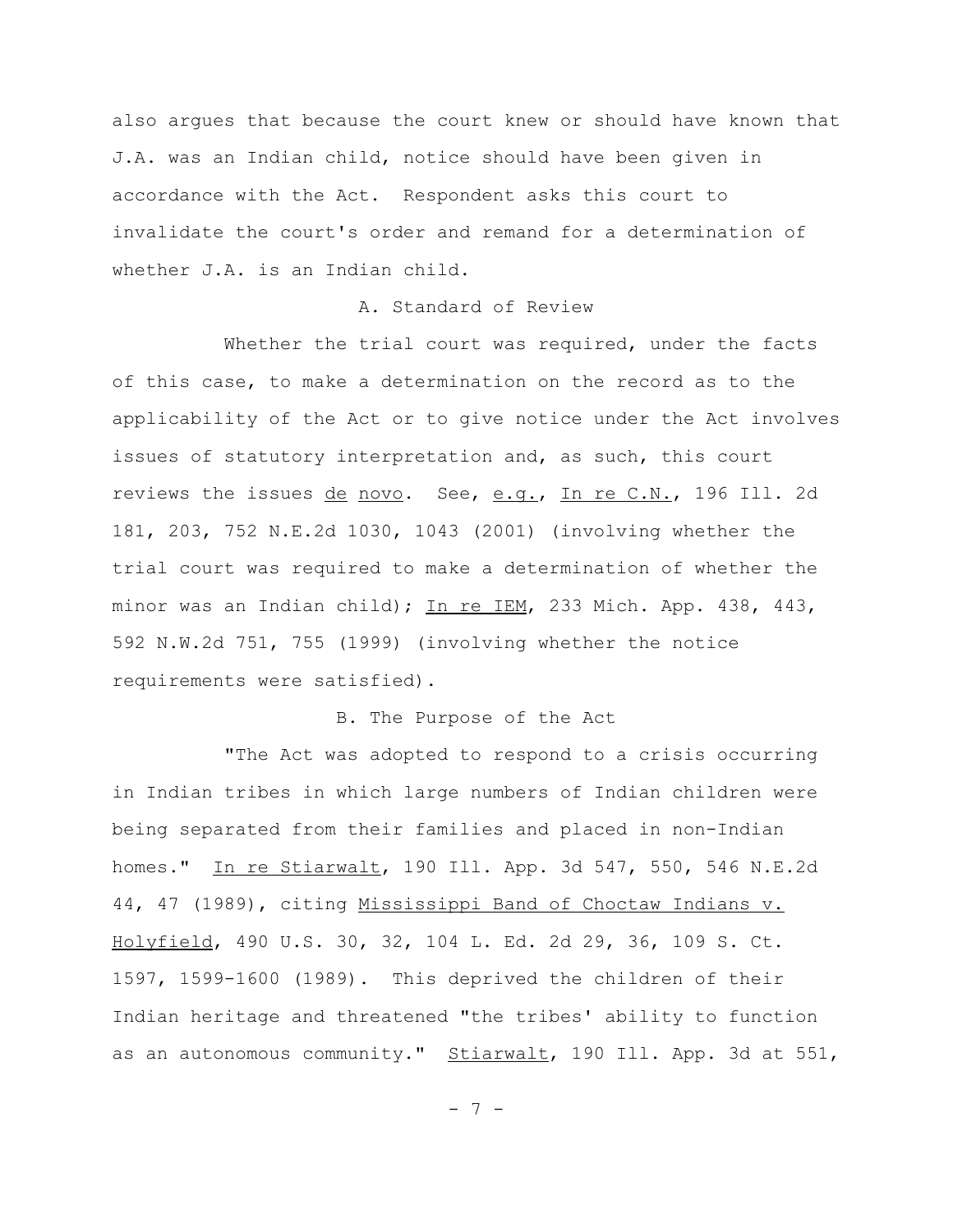546 N.E.2d at 47, citing Holyfield, 490 U.S. at 35-36, 104 L. Ed. 2d at 38, 109 S. Ct. at 1061.

The Act governs child-custody proceedings involving Indian children, including foster-care placements, terminations of parental rights, and adoptive placements; and it provides minimum federal standards for the removal of Indian children from their families. See 25 U.S.C. §§1902, 1903 (2000). Under the Act, tribal courts are granted exclusive jurisdiction over a child-custody proceeding involving an Indian child who resides or is domiciled within the tribe's reservation or who is a ward of a tribal court. 25 U.S.C. §1911(a) (2000). State courts and tribal courts have concurrent jurisdiction over proceedings involving an Indian child who is not domiciled or residing within the reservation of the Indian child's tribe. 25 U.S.C. §1911(b) (2000). In the case of concurrent jurisdiction, the state court must transfer the proceedings to the tribal court upon the petition of either parent, an Indian custodian, or the Indian child's tribe absent good cause to the contrary, objection by either parent, or declination of jurisdiction by the tribal court. 25 U.S.C. §1911(b) (2000).

If the child is an Indian child, section 1912(e) of the Act provides that no foster-care placement may be ordered absent a determination, supported by both conclusive evidence and qualified expert testimony, that the continued custody of the child by the parent or Indian custodian is likely to result in serious physical or emotional damage to the Indian child. 25

- 8 -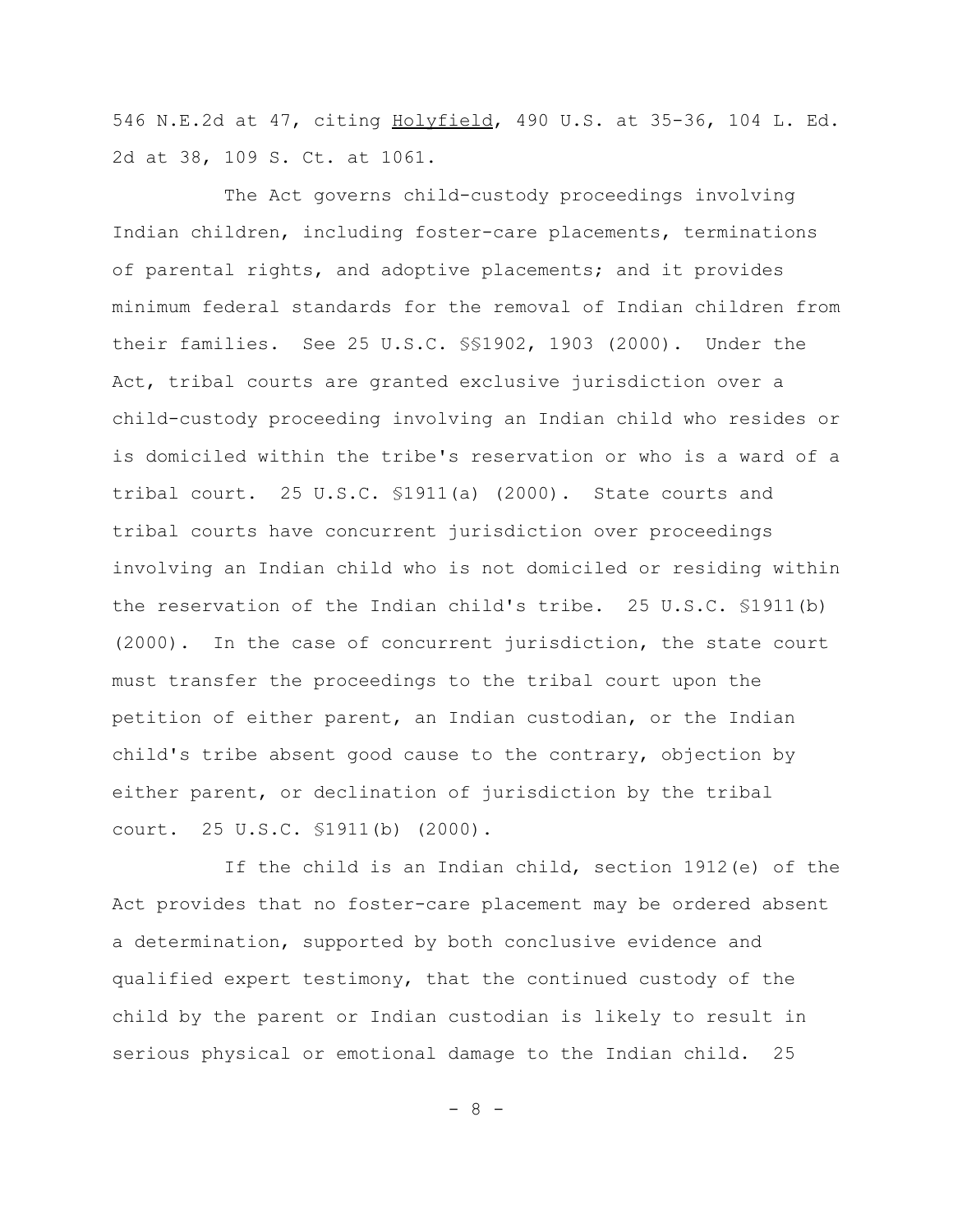U.S.C. §§1912(e), (f) (2000). Additionally, an Indian child shall be placed in the least-restrictive setting, and preference of placement shall be with the following:

> "(i) a member of the Indian child's extended family;

(ii) a foster home licensed, approved, or specified by the Indian child's tribe;

(iii) an Indian foster home licensed or approved by an authorized non-Indian licensing authority; or

(iv) an institution for children approved by an Indian tribe or operated by an Indian organization which has a program suitable to meet the Indian child's needs." 25 U.S.C. §1915(b) (2000).

Finally, the Act requires that the party seeking a foster-care placement or termination of parental rights satisfy the trial court (1) that active efforts had been made to provide remedial services and rehabilitative programs designed to prevent the breakup of the Indian family but (2) that those efforts were unsuccessful. 25 U.S.C. §1912(d) (2000).

> C. Trial Court Was Not Required To Make a Determination on the Record Whether J.A. Was an Indian Child

Respondent argues the trial court erred by failing to make a determination on the record whether J.A. was an Indian child. The State argues respondent forfeited this argument by

- 9 -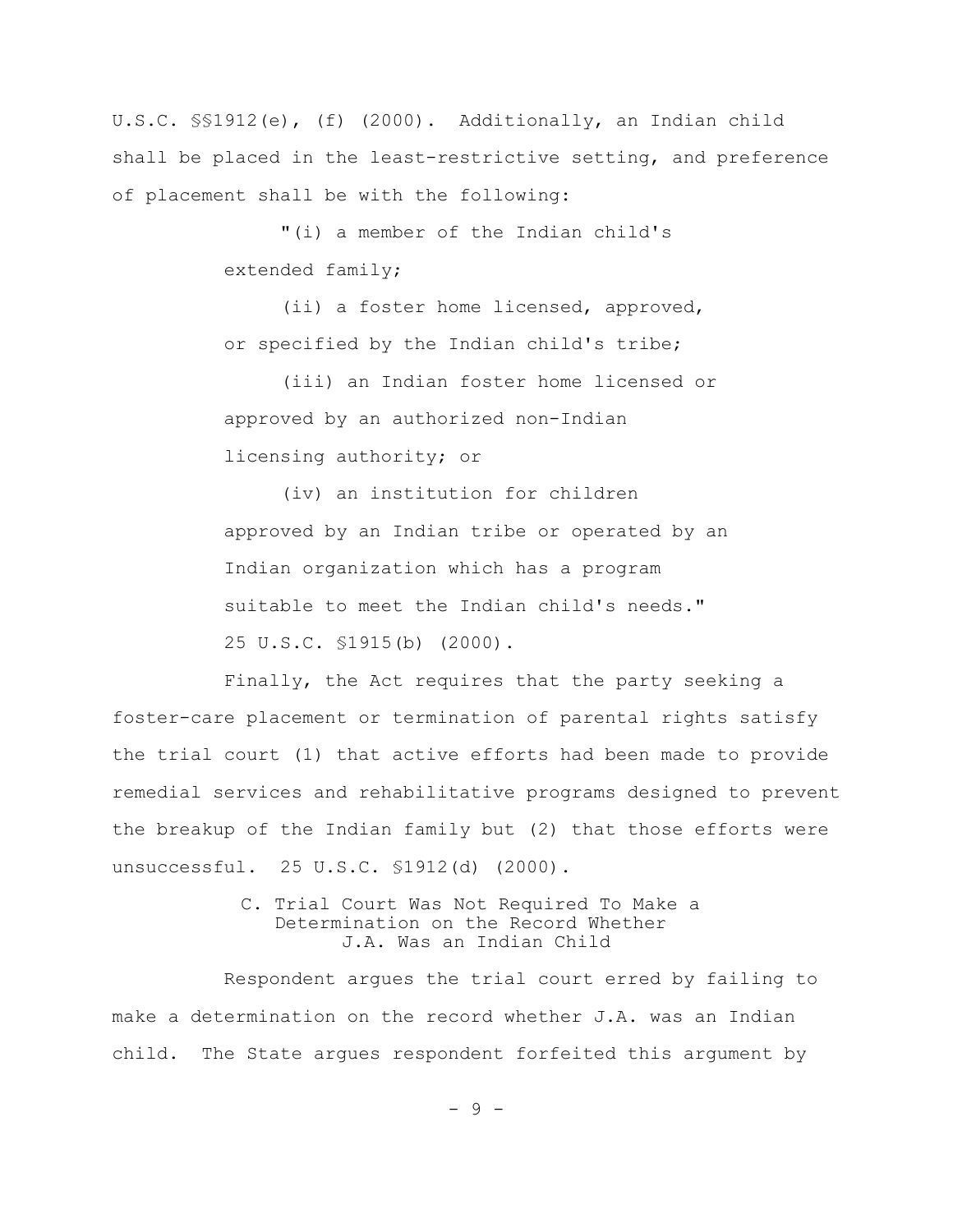failing to raise it in the trial court.

Whether any provisions of the Act can be forfeited is unclear. Clearly, the notice provisions of the Act are intended to serve the interests of the Indian tribes and cannot be forfeited by a parent. See In re J.O., 170 P.3d 840, 842 (Colo. App. 2007) (providing that the notice requirements cannot be forfeited, and the issue may be raised for the first time on appeal). However, a parent may be able to affirmatively waive application of the procedural requirements of the Act, such as the expert-testimony requirement, so long as the waiver is knowingly and voluntarily made. See In re Jennifer  $A_{.}$ , 103 Cal. App. 4th 692, 708, 127 Cal. Rptr. 2d 54, 65 (2002) (citing California Court Rule 1439(i) and finding that a parent could waive application of the Act's procedural requirements so long as the waiver is knowing and voluntary); see also, e.g., In re Riva M., 235 Cal. App. 3d 403, 412, 286 Cal. Rptr. 592, 597 (1991) (finding the father forfeited any error in the use of the clearand-convincing standard and the failure to require expert testimony by not objecting). The State does not cite, nor does this court find, any case addressing whether a party can forfeit the trial court's obligation to determine whether a child is an Indian child. But see  $C.N.,$  196 Ill. 2d at 205, 752 N.E.2d at 1044 (addressing whether the trial court erred by failing to determine whether the child was an Indian child even though the respondent father did not raise the applicability of the Act in the trial court and concluding that the court did not err).

 $- 10 -$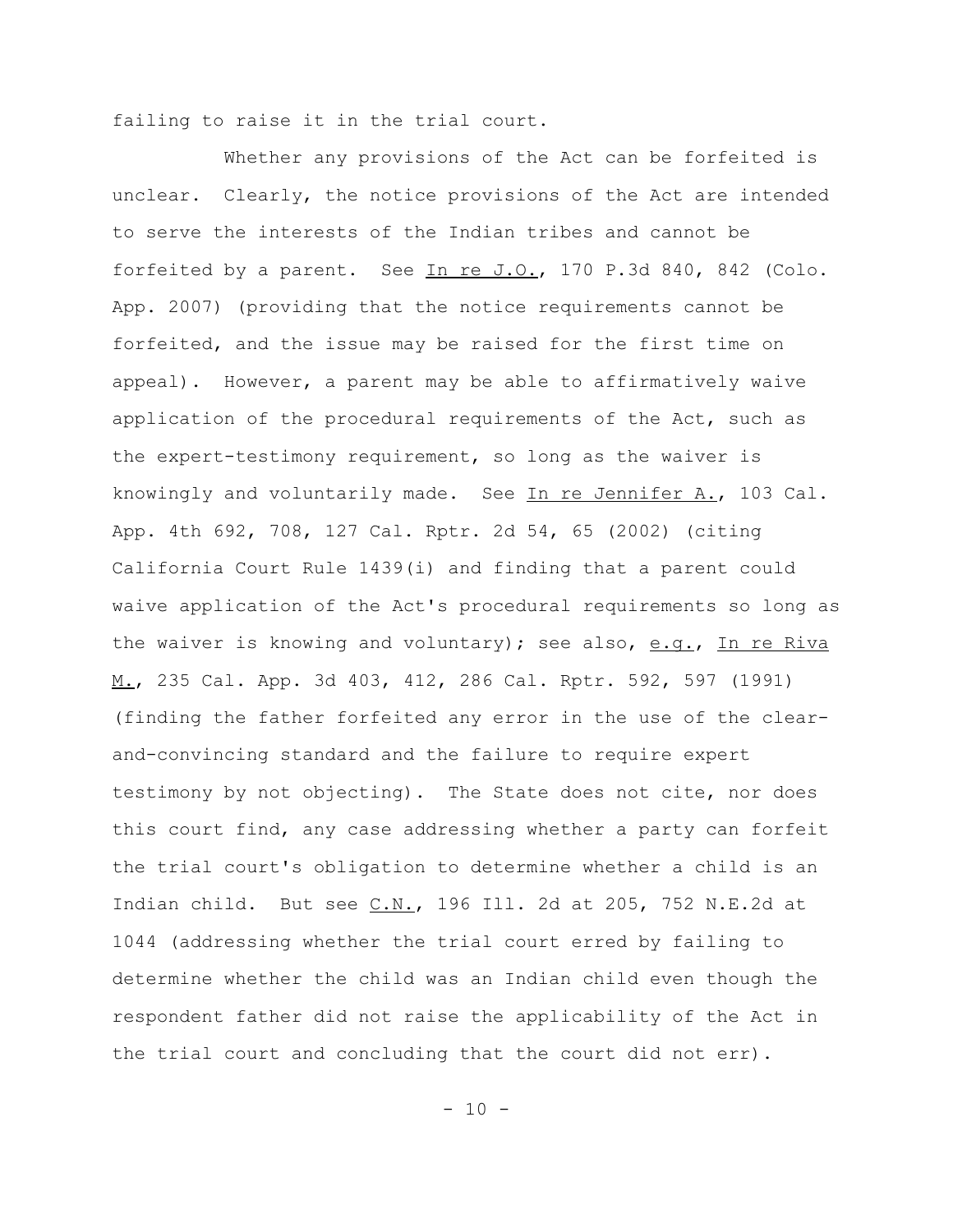Regardless of forfeiture, however, the trial court in this case was not required to make a determination on the record whether J.A. was an Indian child. The Act defines an "Indian child" as follows:

> "[A]ny unmarried person who is under age eighteen and is either (a) a member of an Indian tribe or (b) is eligible for membership in an Indian tribe and is the biological child of a member of an Indian tribe[.]" 25 U.S.C. §1903(4) (2000).

While the definition speaks in terms of the child being a "member" of a tribe or the biological child of a "member" of a tribe, the absence of evidence of the child's or child's parent's enrollment alone may not be determinative of whether the child or parent is a member of a tribe. In re the Termination of Parental Rights to Arianna R.G., 2003 WI 11 ¶17, 259 Wis. 2d 563, 575-76, 657 N.W.2d 363, 369 (2003) (noting that when the potential tribe is unidentified, the criteria for membership may be unknown, and therefore lack of enrollment in the tribe does not necessarily preclude a person from being a member of a tribe). Tribes use a wide range of membership criteria, and some tribes may automatically include a person as a member if the person is a descendant of a tribe member. Arianna R.G., 2003 WI 11 ¶17 & n.13, 259 Wis. 2d at 575 & n.13, 657 N.W.2d at 369 & n.13. The party asserting the applicability of the Act has the burden of producing sufficient evidence for the court to determine if the

 $- 11 -$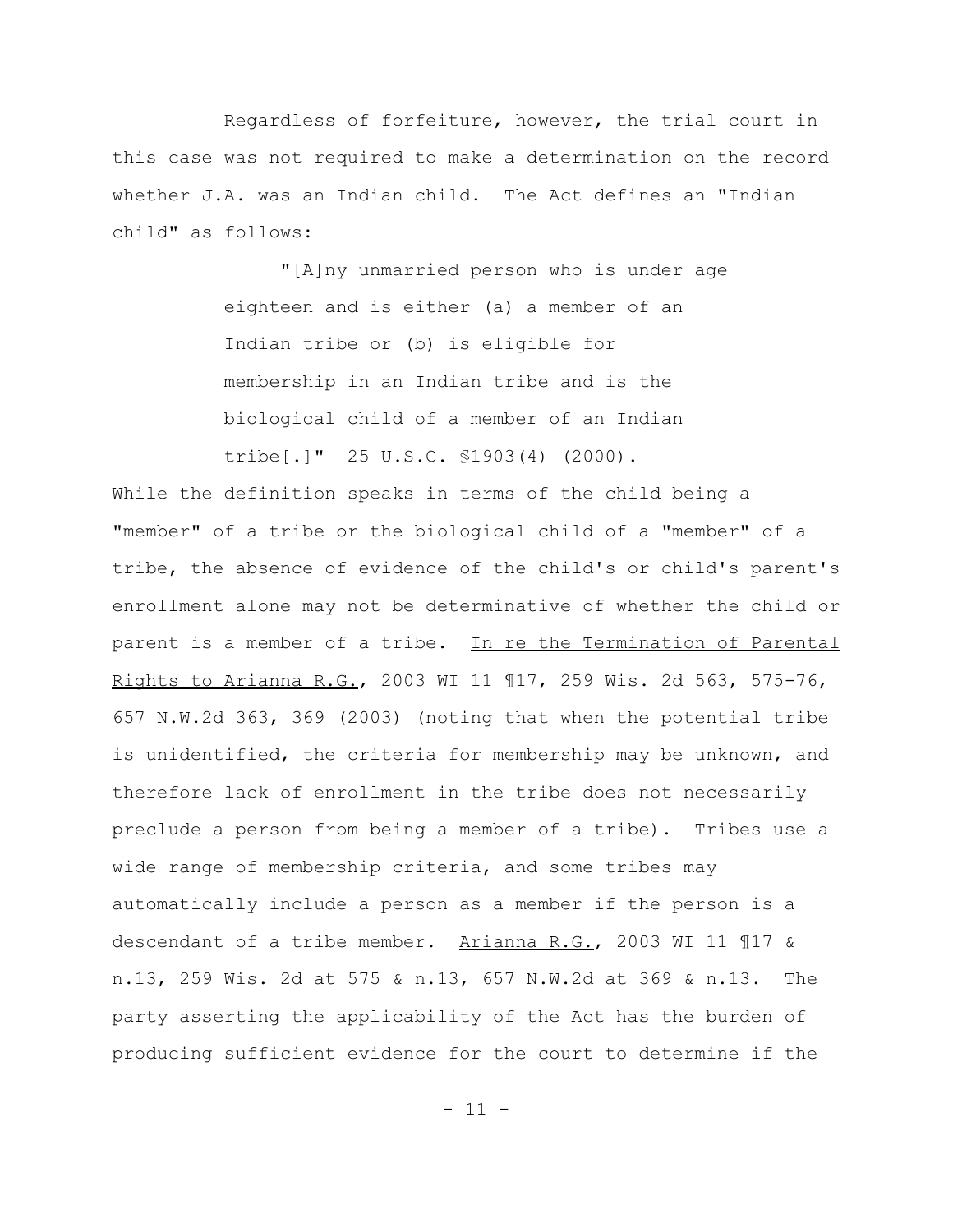child is an Indian child.  $C.N.,$  196 Ill. 2d at 205, N.E.2d at 1044.

The Bureau of Indian Affairs has promulgated nonbinding guidelines to assist the state courts with applying the Act. See Guidelines for State Courts: Indian Child Custody Proceedings, 44 Fed. Reg. 67,584 (1979) (hereinafter Guidelines) (noting that the regulations were not intended to have binding legislative effect). These Guidelines provide, in relevant part, as follows:

> "When a state court has reason to believe a child involved in a child custody proceeding is an Indian, the court shall seek verification of the child's status from either the Bureau of Indian Affairs or the child's tribe." Guidelines, 44 Fed. Reg. at 67,586, par. B.1(a).

The Guidelines also provide circumstances for when the state court should have reason to believe a child is an Indian child. These circumstances include when (1) a party, tribe, or agency informs the court that the child is an Indian child; (2) a statelicensed agency involved in child-protection services discovers information suggesting the child is an Indian child; (3) the child gives the court reason to believe the child is an Indian child; (4) the residence of the child, biological parent, or Indian custodian is known to be a predominantly Indian community; and (5) an officer of the court involved in the proceeding has knowledge the child may be an Indian child. See Guidelines, 44

 $- 12 -$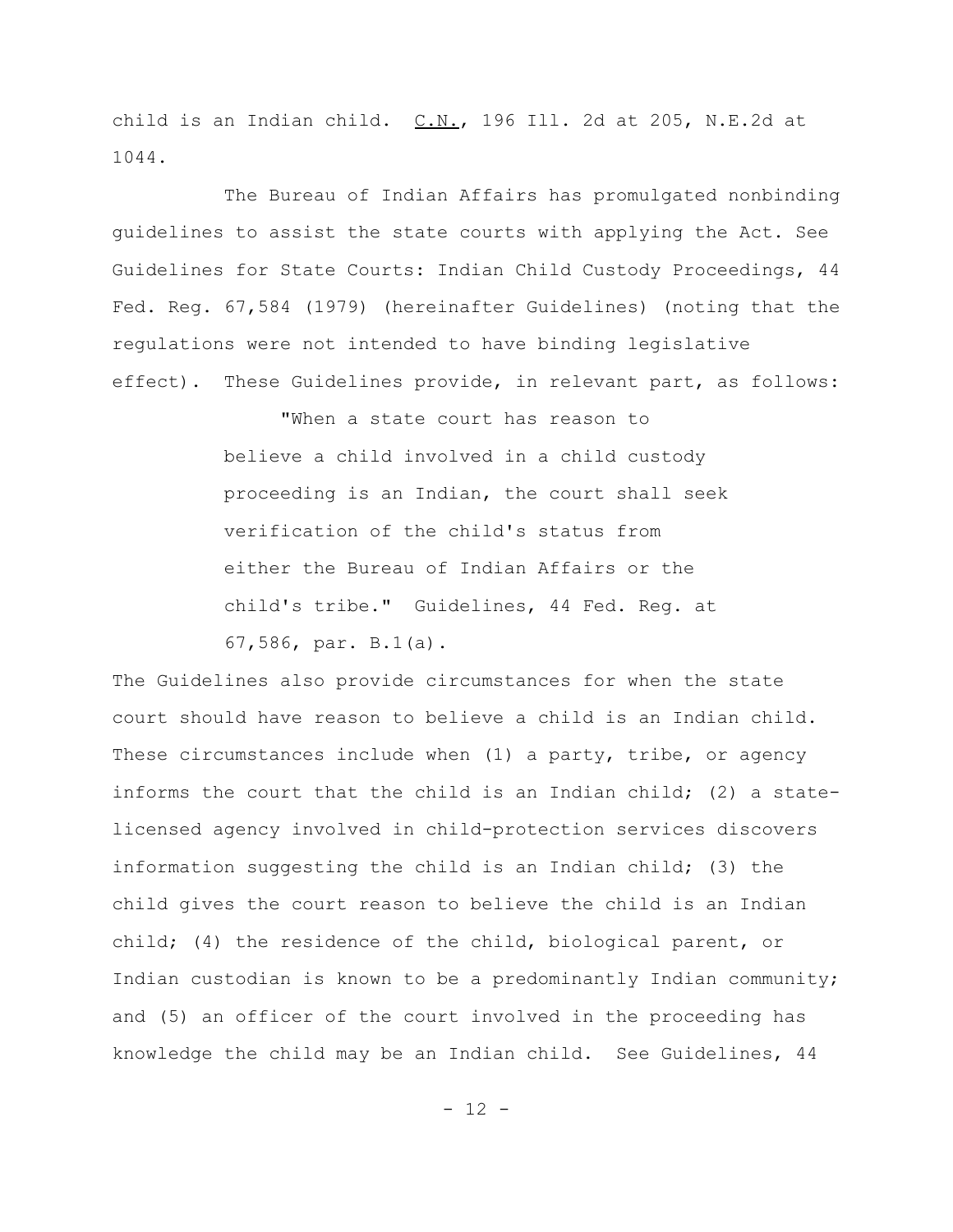Fed. Reg. at  $67,586$ , par. B.1(i) through (v).

Using, in part, those guidelines, the Illinois Supreme Court, in  $C.N.$ , held that the respondent father's unsubstantiated statements regarding his alleged Indian heritage were insufficient to implicate the Act.  $C.N.,$  196 Ill. 2d at 206, 752 N.E.2d at 1044. In C.N., the allegations of Indian heritage in the record included (1) the DCFS caseworker's testimony that the respondent father had told her he was "part of a Native American tribe," asked her to pursue whether his family was registered, and that she did so; and (2) a psychological assessment of respondent father noted that the respondent father identified himself as the son of a "'full-blooded Blackfoot Indian'"; the report also noted that while respondent claimed to be Native American, the caseworker provided information indicating, the claim was not true. C.N., 196 Ill. 2d at 205, 752 N.E.2d at 1044. The supreme court held that the evidence was insufficient to implicate the Act, and the trial court did not err by failing to make a determination on the record regarding the applicability of the Act. C.N., 196 Ill. 2d at 206, 752 N.E.2d at 1044.

Similarly here, the record contains only the two DCFS reports and addendum indicating that Theresa stated "she is of African[-]American and Native American descent." The addendum also stated, "[Theresa] has stated that it is her understanding that none of her family members are registered with any tribes." Such statements were insufficient to require the trial court to make a determination on the record whether J.A. was an Indian

- 13 -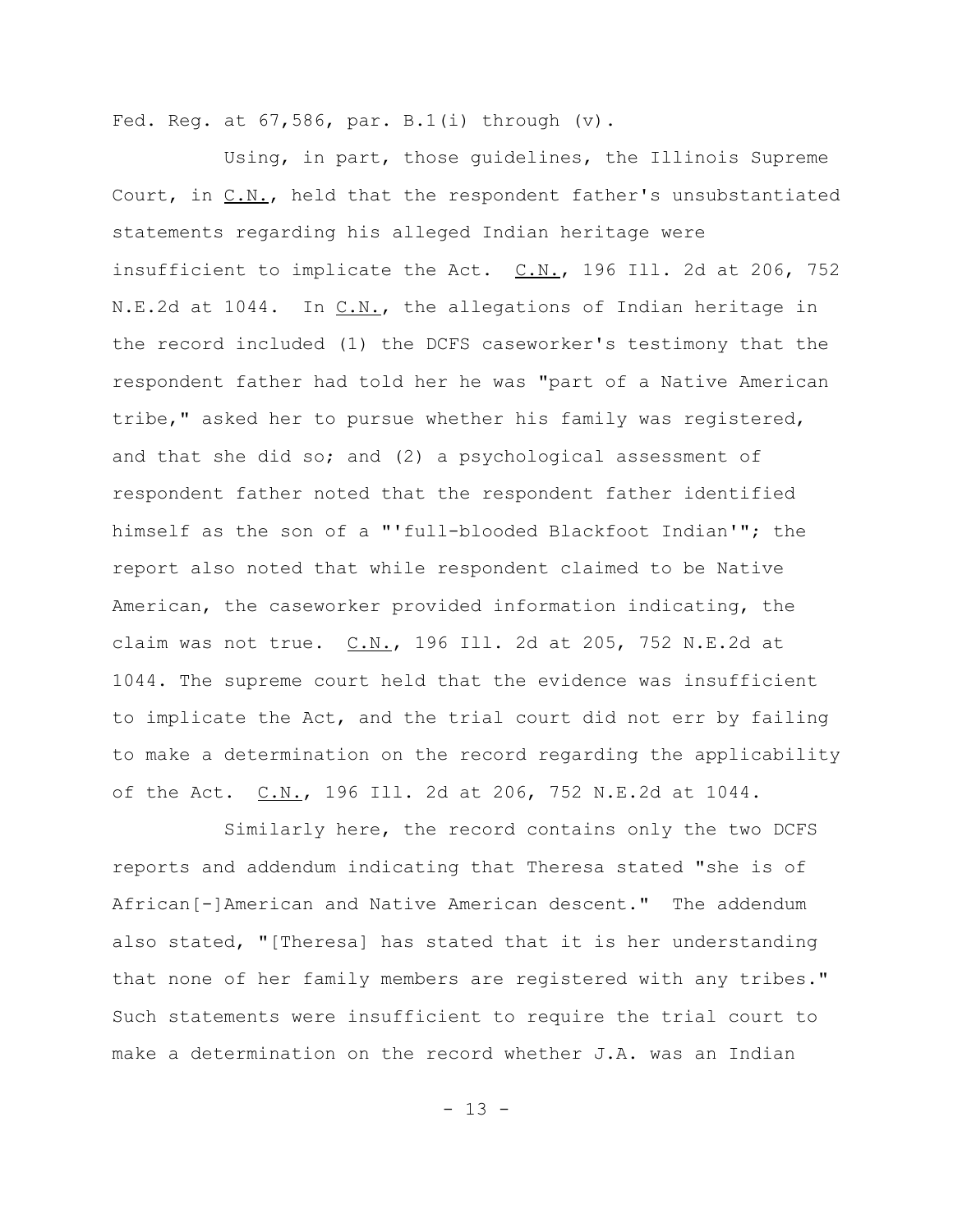child. No evidence or testimony suggests that either Theresa or J.A. was even eligible for membership in a tribe. See, e.g., In re H.D., 343 Ill. App. 3d 483, 489, 797 N.E.2d 1112, 1117-18 (2003) (finding that where neither parent presented evidence to support a finding that the child was an Indian child, the Act did not apply, and the trial court erred by assuming the Act applied without establishing that the child was an Indian child); In re M.S., 302 Ill. App. 3d 998, 1001, 706 N.E.2d 524, 527 (1999) (finding the trial court properly exercised jurisdiction in termination of respondent mother's parental rights as to two children; trial court concluded respondent's alleged Native American heritage was not an issue; the mother had interposed the bare allegation but failed to provide any evidence that either she or her children were eligible for membership in any particular tribe; respondent's caseworker contacted several Cherokee tribes but obtained nothing to substantiate her claim); In re M.N.W., 577 N.W.2d 874, 877 (Iowa App. 1998)) (finding an "unsubstantiated" statement made by the caseworker that the child's mother indicated that the child's father was part Native American was insufficient to require the trial court to determine whether the child was Indian).

# D. The State Was Not Required to Send Notice to the Tribe or Secretary of the Interior

Respondent also argues that section 1912(a) of the Act was violated because notice of the pending action was not sent to the Cherokee Nations. As previously noted, the notice requirements cannot be forfeited by the parents' failure to raise

 $- 14 -$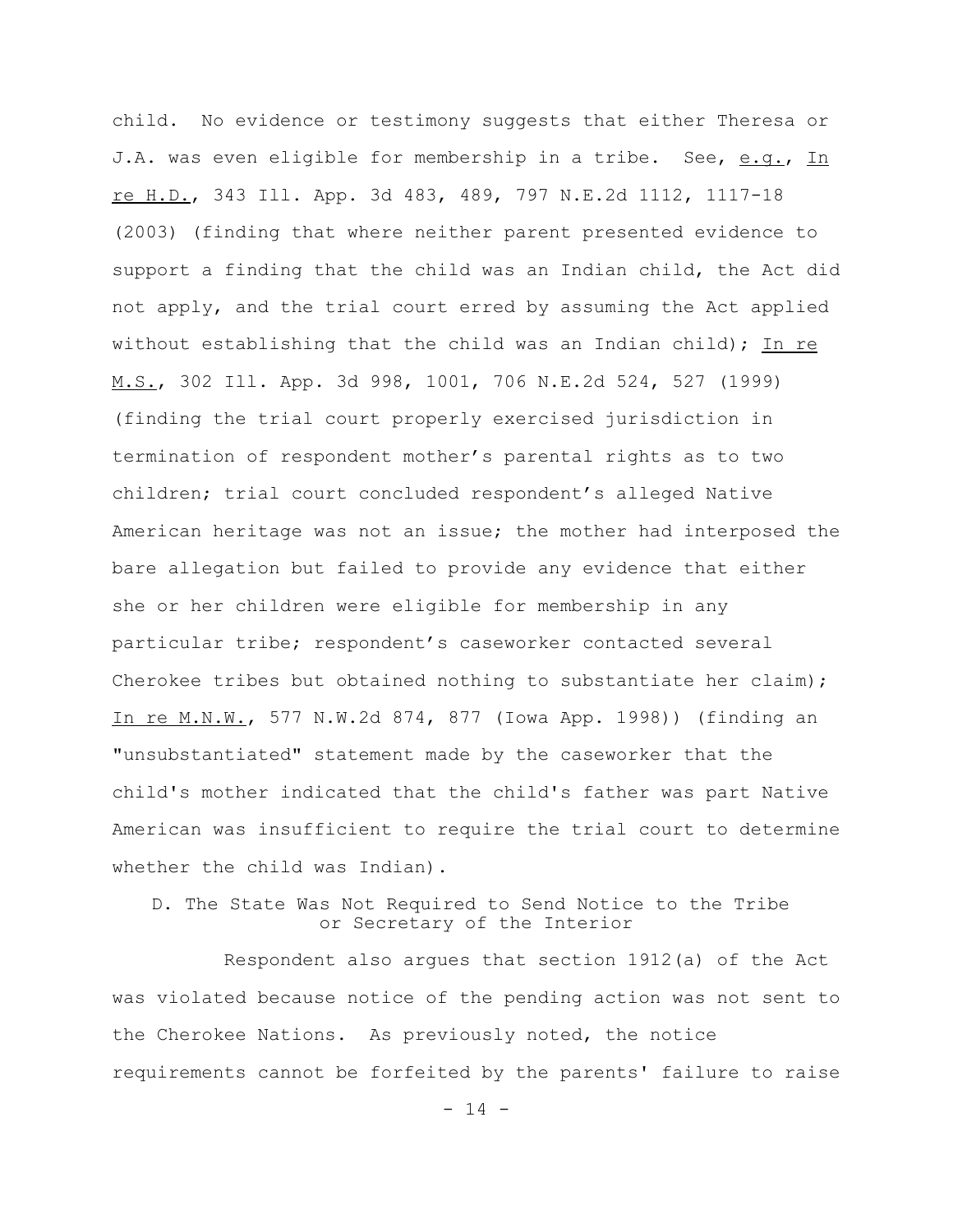the issue in the trial court. See  $J.O., 170 P.3d$  at 842.

The Act provides that if the trial court "knows or has reason to know" that an Indian child is involved in an involuntary custody proceeding, the party seeking the foster-care placement of the Indian child must notify the parent or Indian custodian and the Indian child's tribe by registered mail of the pending proceeding and their right to intervene. 25 U.S.C. §1912(a) (2000). If the identity of the child's tribe cannot be determined, notice shall be given to the Secretary of the Interior. 25 U.S.C. §§1912(a), 1903 (2000). Any parent or Indian custodian from whom custody an Indian child was removed or the Indian child's tribe may petition any court of competent jurisdiction to invalidate the custody removal upon a showing that the notice provisions of the Act were violated. 25 U.S.C. §1914 (2000); see also J.O., 170 P.3d at 842 (holding that a non-Indian biological parent has standing to argue that the notice requirements of the Act were not followed).

The Indian status of a child need not be certain before the Act's notice provisions are triggered. Notice is required whenever the trial court knows or has reason to know the child is an Indian child. See 25 U.S.C.  $$1912(a)$  (2000); In re Kahlen W., 233 Cal. App. 3d 1414, 1420, 285 Cal. Rptr. 507, 511-12 (1991) (wherein the respondent mother asserted she was a member of an Indian tribe and asked for additional time to await the tribe's determination). Specifically, Indian tribes, functioning as autonomous communities, have a separate interest in the potential

 $- 15 -$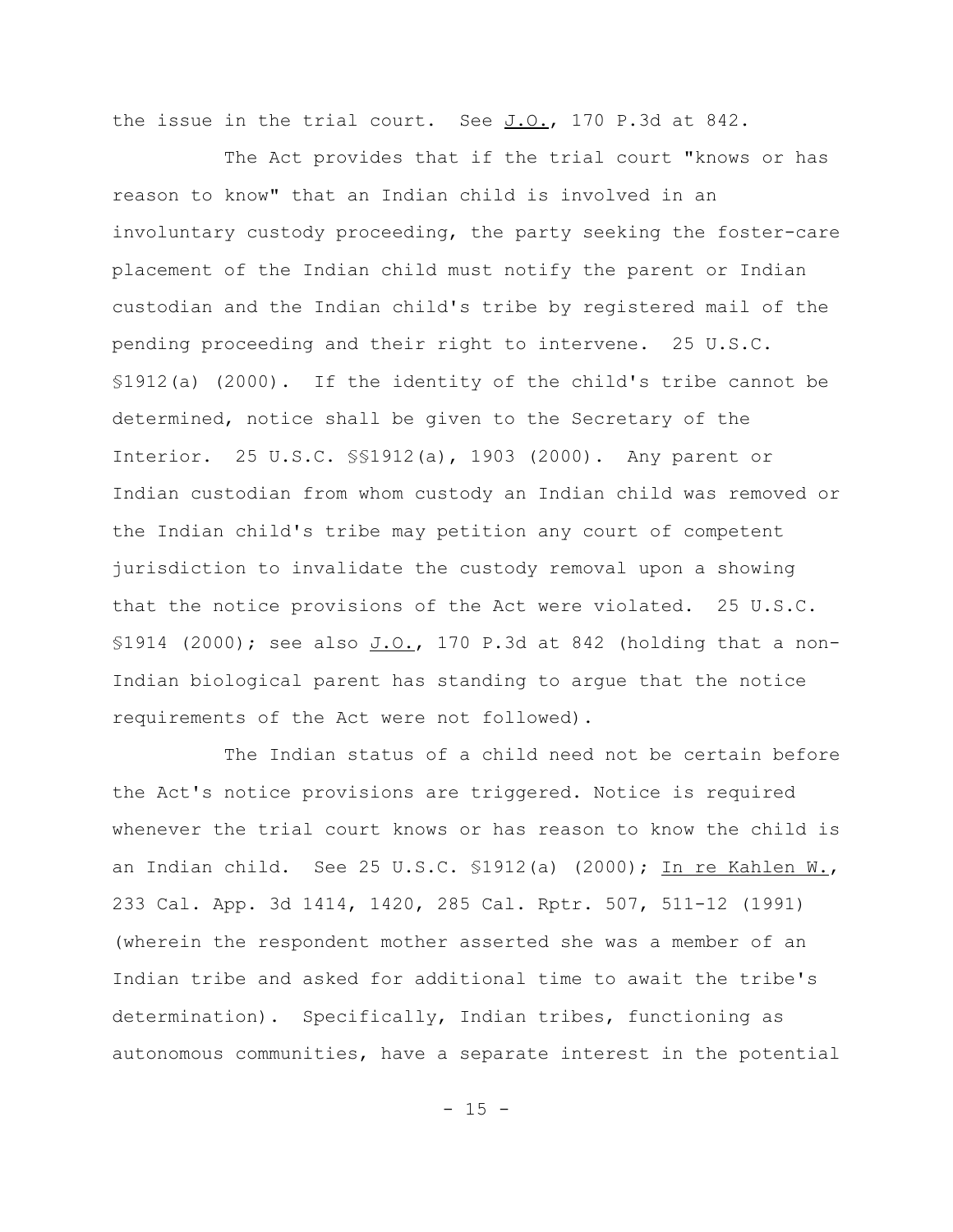Indian child welfare proceedings from the parties involved. In re M.C.P., 153 Vt. 275, 285, 571 A.2d 627, 632-33 (1989) (finding the trial court erred by not providing notice to the Mohawk Indian Tribe where the minor's father's membership in the tribe gave the trial court reason to know the minor may be an Indian child).

This court must determine whether the trial court had a "reason to know" J.A. was an Indian child, thereby triggering the notice requirements of the Act. No Illinois case has decided what constitutes a "reason to know" that a child is an Indian child. In  $C.N.,$  the supreme court specifically noted that the respondent father did not argue that the State violated the notice provisions.  $C.N.,$  196 Ill. 2d at 207, 752 N.E.2d at 1045.

Looking at other jurisdictions, we note some courts require only a mere suspicion that a child may be an Indian child before the notice requirement is triggered. See In re Antoinette S., 104 Cal. App. 4th 1401, 1407-08, 129 Cal. Rptr. 2d 15, 20-21 (2002) (wherein the father's bare assertion that he believed his deceased grandparents might have Indian ancestry was sufficient to trigger the notice requirements); In re T.M., 245 Mich. App. 181, 187, 628 N.W.2d 570, 573 (2001) (finding the notice provisions triggered where the respondent testified that although she was not a member of a tribe, she was of Native American heritage and believed she had Cherokee ancestry). This court agrees, however, with those cases holding that the mere mention of Indian heritage does not give a trial court reason to know

- 16 -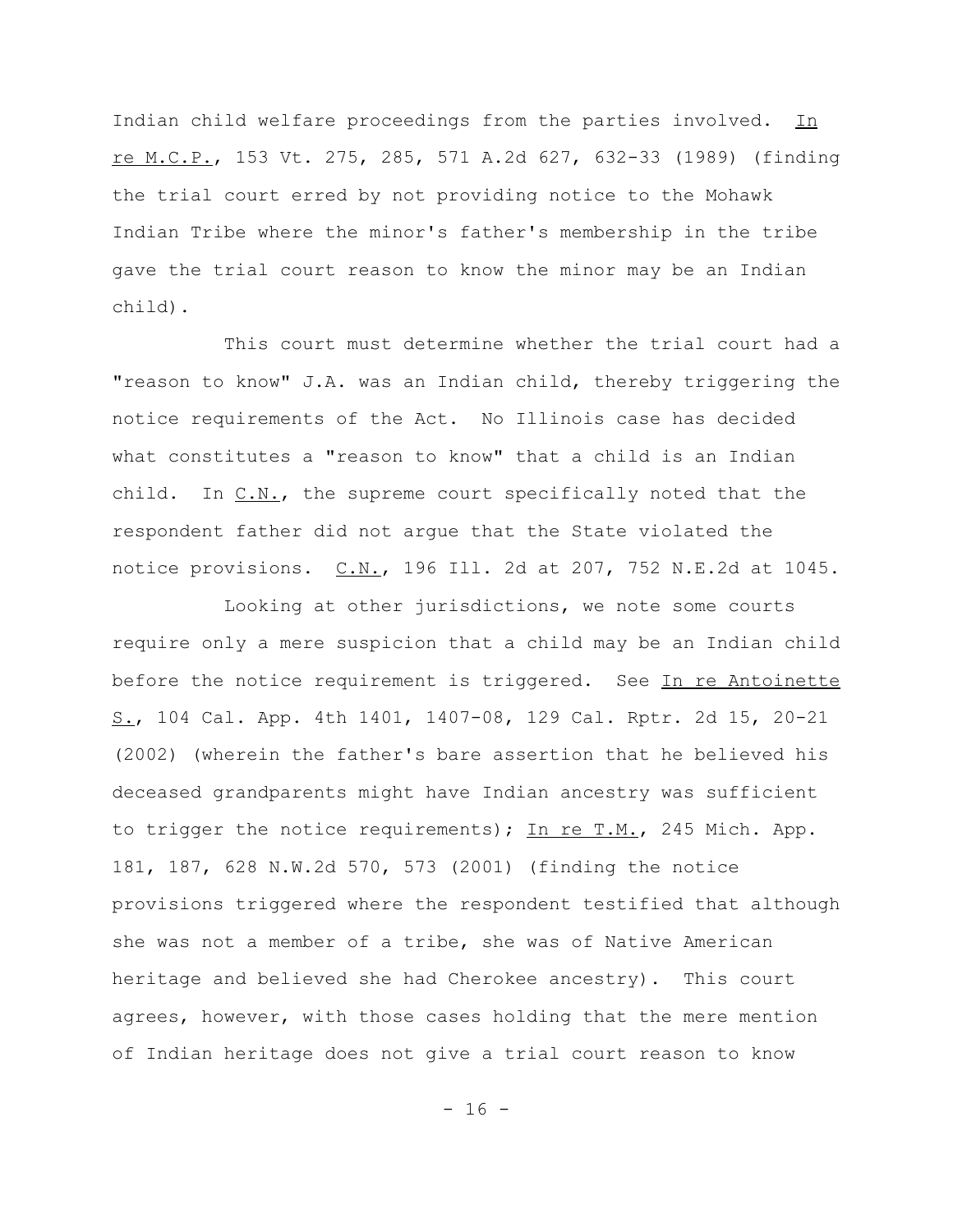that the child is an Indian child. See Arianna R.G., 2003 WI 11 ¶¶29 through 36, 259 Wis. 2d at 580-83, 657 N.W.2d at 371-73 (finding the notice provisions were not triggered where the father did not assert his children were members of or eligible for membership in a federally recognized tribe or the biological children of a tribe member); In re  $A.L., 2001$  ND 59, 63, 623 N.W.2d 418, 422 (2001) (finding that the respondent mother's counsel raising unsupported and vague assertions during a termination hearing about the child's potential eligibility for enrollment in a specific tribe was insufficient to invoke the notice requirement of the Act); In re Johanson, 156 Mich. App. 608, 613, 402 N.W.2d 13, 15-16 (1986) (where respondent mother made several references to the Saginaw Tribe of Chippewa Indians but stated that she was not a member of the tribe, the court held that it did not know or have reason to know that the child was an Indian child); In re Guardianship of J.O., 327 N.J. Super. 304, 316, 743 A.2d 341, 347 (2000) (finding that vague and casual references to Indian ancestry made by respondent mother's counsel were insufficient to trigger the Act's notice requirement). Membership in a tribe is not easily determined because membership depends upon each tribe's particular rules. However, where the record contains no suggestion that the child is an Indian child, that is, a member of a tribe or the biological child of a member of a tribe, the notice requirements are not triggered.

In this case, the only "evidence" presented consisted of Theresa's statements to the caseworker that she was of Native

- 17 -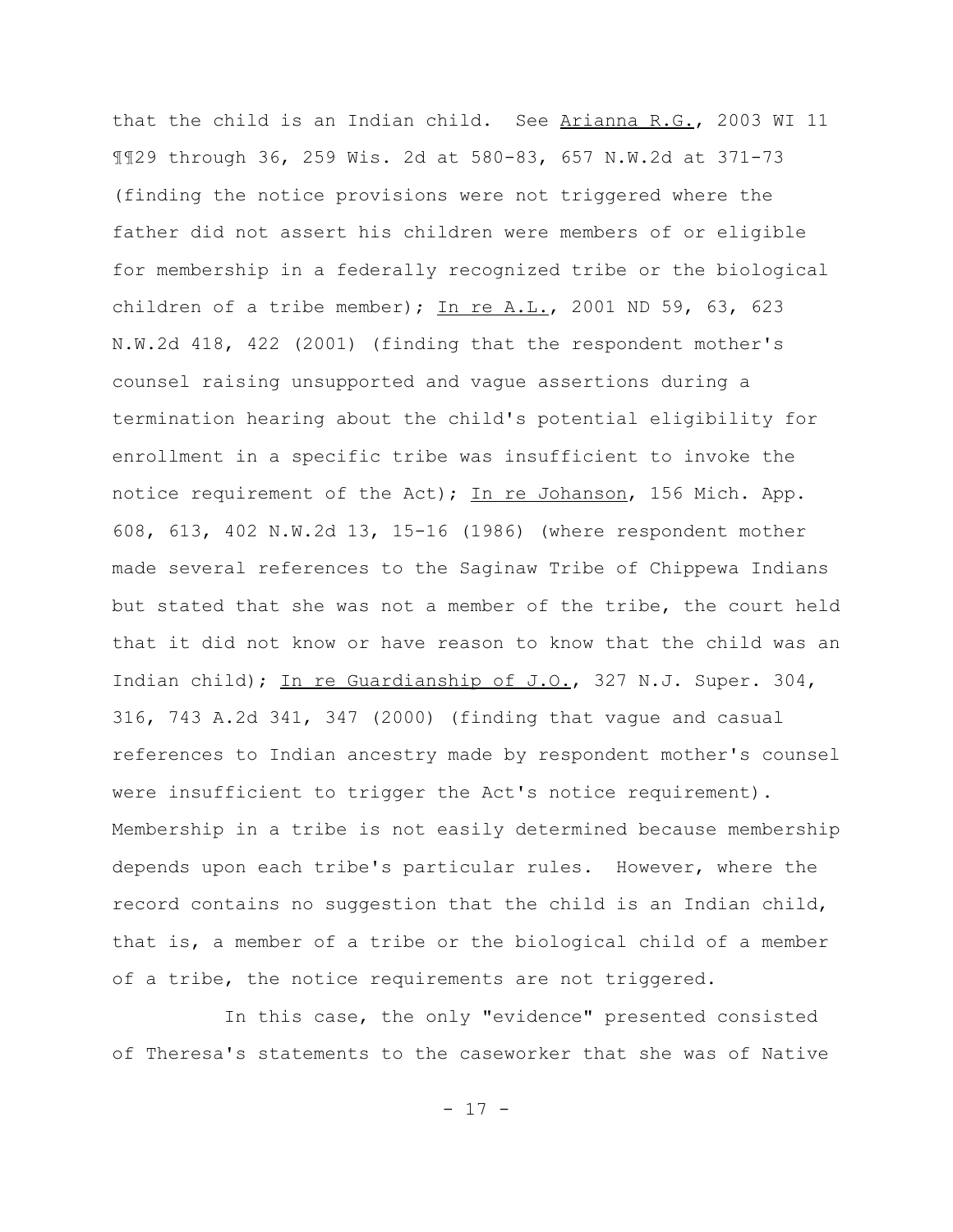American descent and that, to her knowledge, none of her family members were registered with any tribes. These bare assertions of Indian heritage, without any suggestion that either J.A., Theresa, or any of Theresa's relatives were members of a tribe or possibly eligible for membership in a tribe, did not give the trial court reason to know that J.A. was an "Indian child" as that term is defined in the Act.

DCFS properly sought additional information regarding Theresa's claim by attempting to contact the three Cherokee nation tribes. After an initial continuance of the dispositional hearing, the parties all agreed to proceed with the understanding that any order could be vacated if information became available showing J.A might fall within the Act's definition of "Indian child." By agreeing to continue, the parties, including respondent, implicitly recognized that the record afforded insufficient evidence to trigger the notice requirements of the Act. See Guardianship of J.O., 327 N.J. Super. at 317, 743 A.2d at 347 (holding that "vague and casual reference to Indian ancestry" did not trigger the notice requirements, particularly in light of the parties' failure to provide the court with any information suggesting Indian ancestry after being afforded the opportunity to do so); see also, e.g., In re Z.H., 740 N.W.2d 648, 654 (Iowa Ct. 2007)) (finding no "reason to believe" child was an "Indian child," and therefore no need to follow the notice requirements given (1) the timing of the respondent's claim--on the eve of termination, (2) his previous denial of Native

- 18 -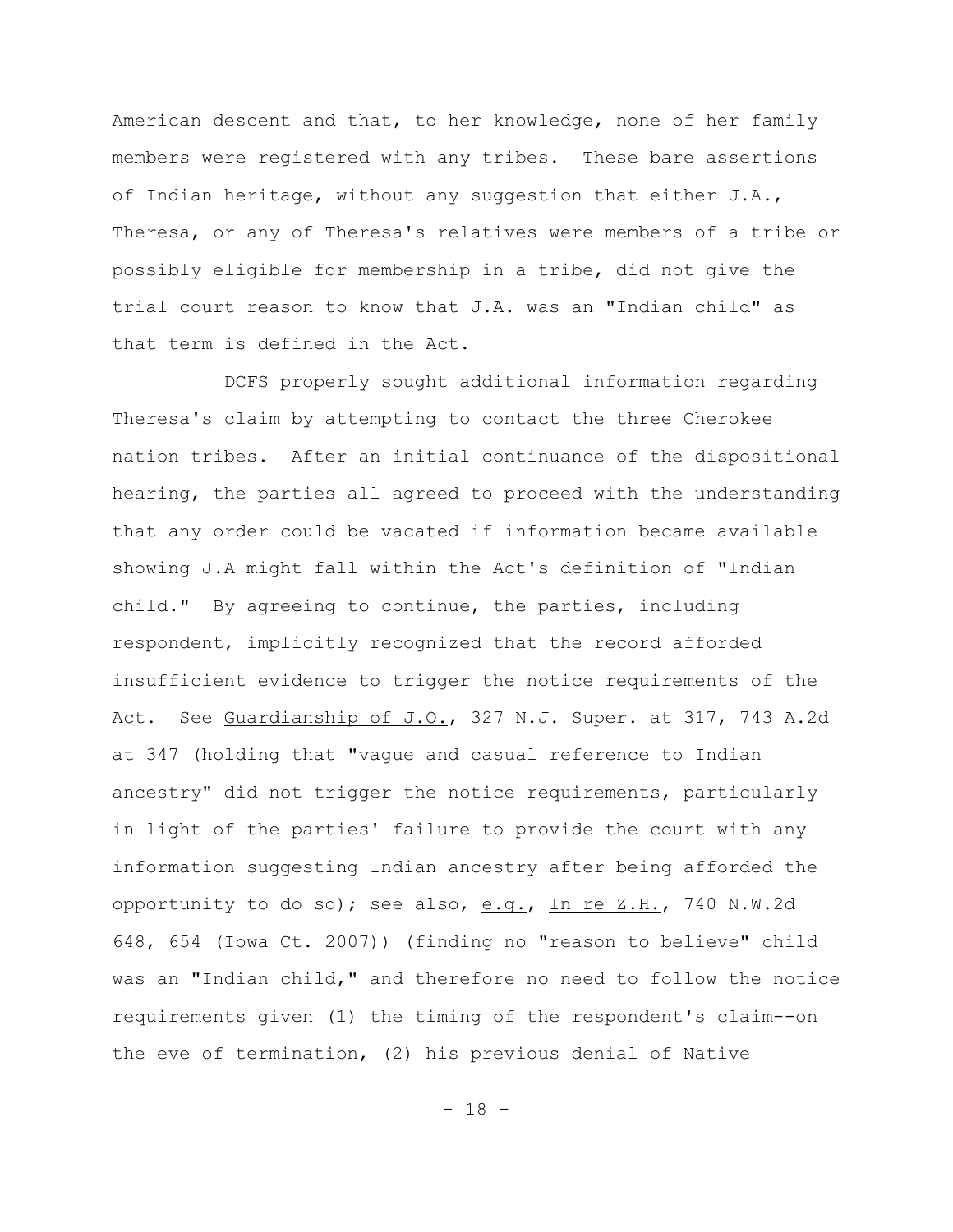American ancestry, and (3) his inability after a continuance to provide the court with any specific information as to why he now believed he was of Native American ancestry). Given the unsubstantiated and vague evidence in this case, the trial court did not have "reason to know" that J.A. may be an Indian child. As such, the notice provisions of the Act were not triggered.

If, at some later point in response to DCFS's inquiry, the Cherokee nation indicates the possibility that J.A. is eligible for membership and therefore may be an "Indian child" as defined in the Act, or if other evidence comes to light suggesting J.A. is an Indian child, any parent, Indian custodian, or the tribe may petition any court of competent jurisdiction to invalidate the dispositional order upon showing that section 1912 of the Act was violated. See 25 U.S.C. \$1914 (2000); Kahlen W., 233 Cal. App. 3d at 1424, 285 Cal. Rptr. at 513 (where the respondent did not allege she was a member of the Miwok Tribe until after the proceedings had already begun, the court held that notice is mandatory regardless of how late in the proceeding a child's potential eligibility for membership in the tribe is uncovered). However, on this record, and in light of the current lack of evidence pertaining to J.A.'s status as an Indian child, this court will not invalidate the trial court's dispositional ruling.

#### III. CONCLUSION

For the reasons stated, we affirm the trial court's judgment.